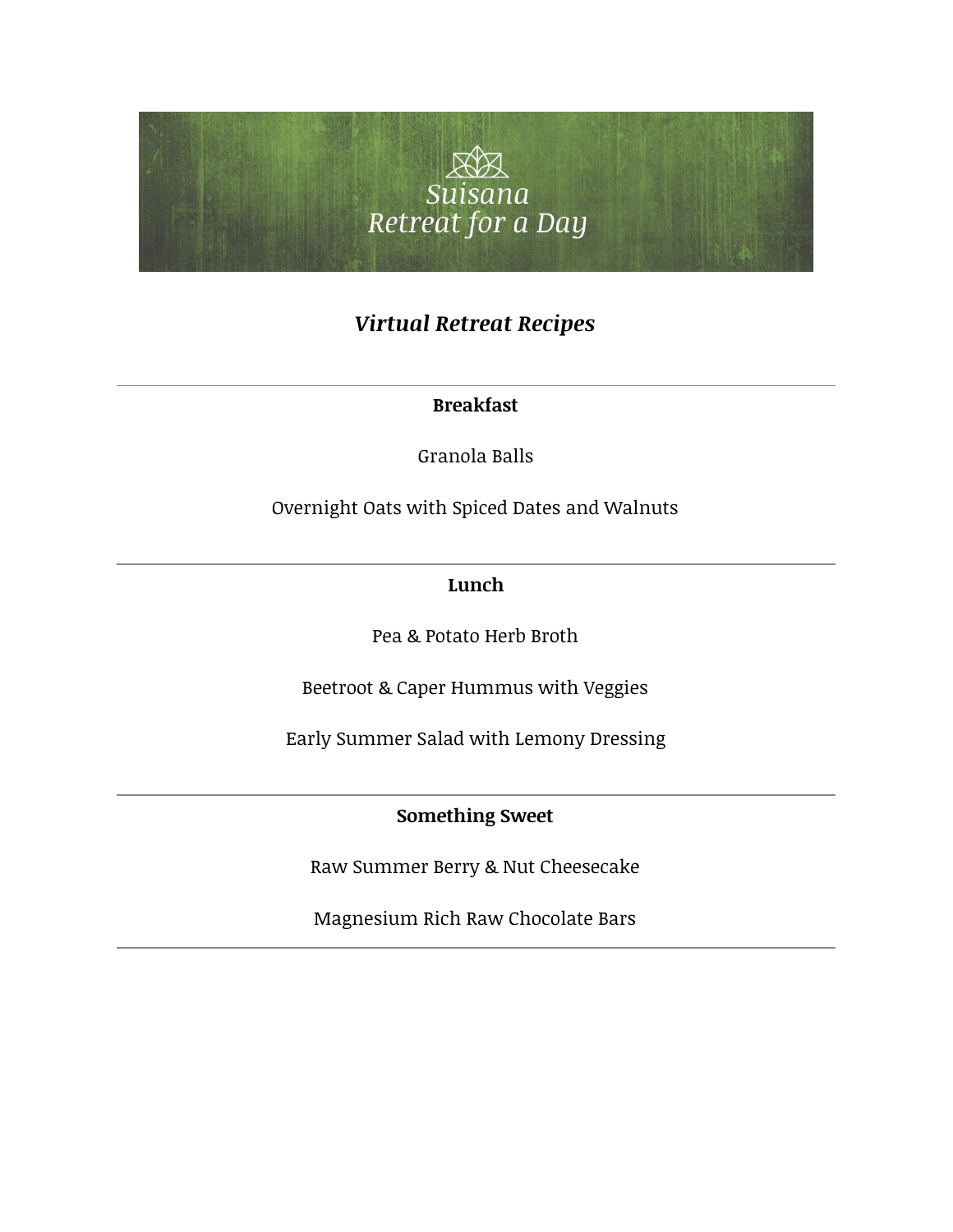#### **Granola Balls**

Dry: 1 cup oats 1 cup sunflower seeds 1 cup pumpkin seeds ¾ cup chopped hazelnuts 1 tsp cinnamon A grating of nutmeg

Wet: 1 cup water 1 cup dates ⅓ cup coconut oil Few drops vanilla extract

Combine dry ingredients. Remove half of the dry mixture and pulse in a food processor until fine. Tip back into other half of dry ingredients and combine.

Simmer the dates with the water and coconut oil until dates are soft.

Fish out dates and blend in a food processor to make a puree. Tip puree back into water/oil mixture and combine. Add a few drops of vanilla extract.

Mix dry and wet ingredients together.

Form into balls and place on a baking sheet with baking paper. Bake in the oven at 170°C for 15-20 minutes, but check after 10 minutes just in case!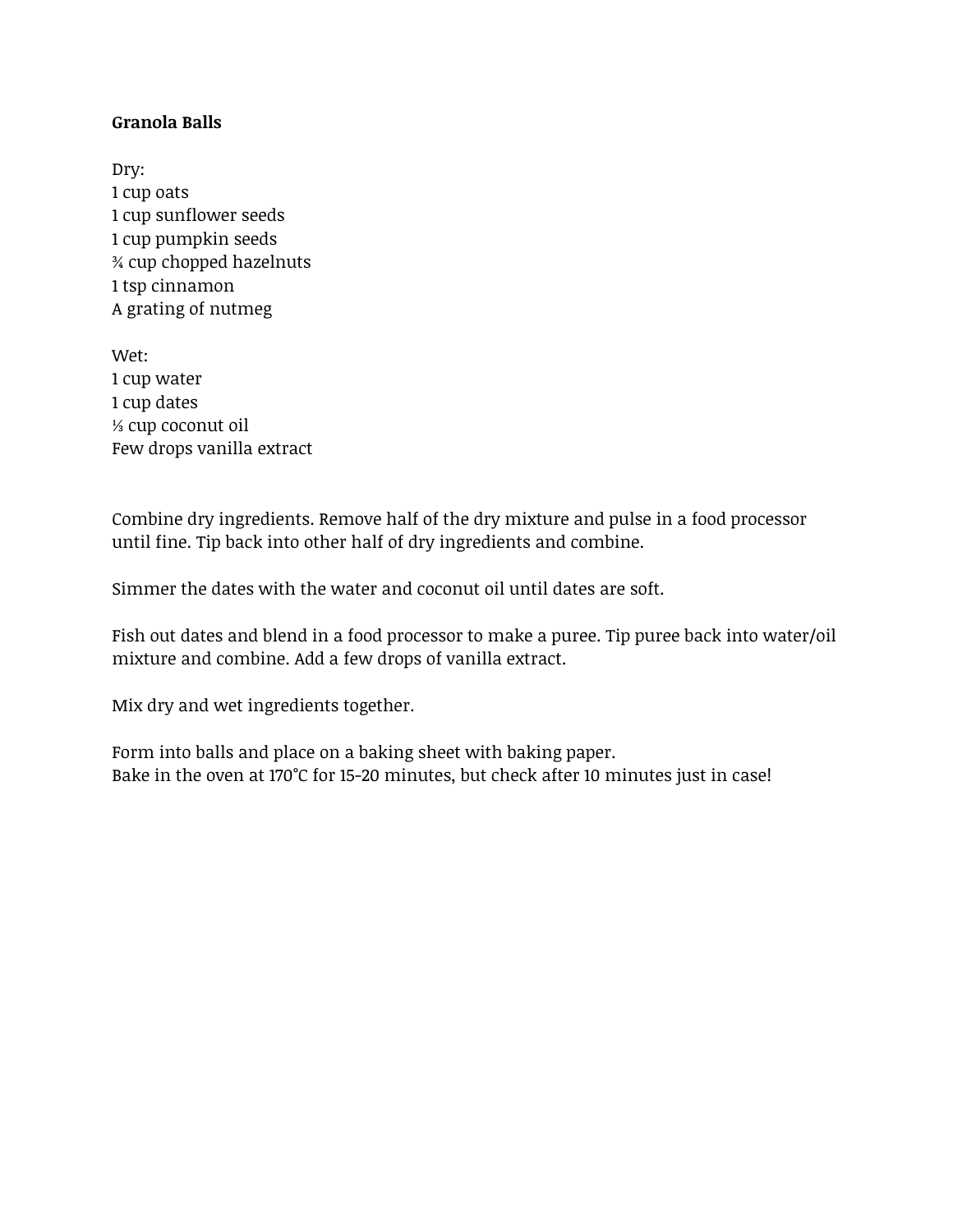### **Overnight Oats with Spiced Dates and Walnuts**

*For the oats:* cup of oats cups almond milk tbsp chia seed

*For the topping:* 1 handful walnuts, chopped 1 handful of dates, chopped 1 tsp cinnamon 1 tsp cocoa powder 1 tsp coconut blossom sugar ½ tsp allspice (piment) ⅛ tsp ground clove ⅛ tsp ground ginger

Combine the ingredients for the oats in a bowl or jar and leave to soak overnight in the fridge.

Mix the spices and sugar together then stir in the chopped dates and walnuts. Sprinkle this topping on the overnight oats.

NB: if you prefer warm, cooked oats, just add 1-2 cups of water to the oats in the morning and simmer for a few minutes until cooked. Serve with the date and walnut topping.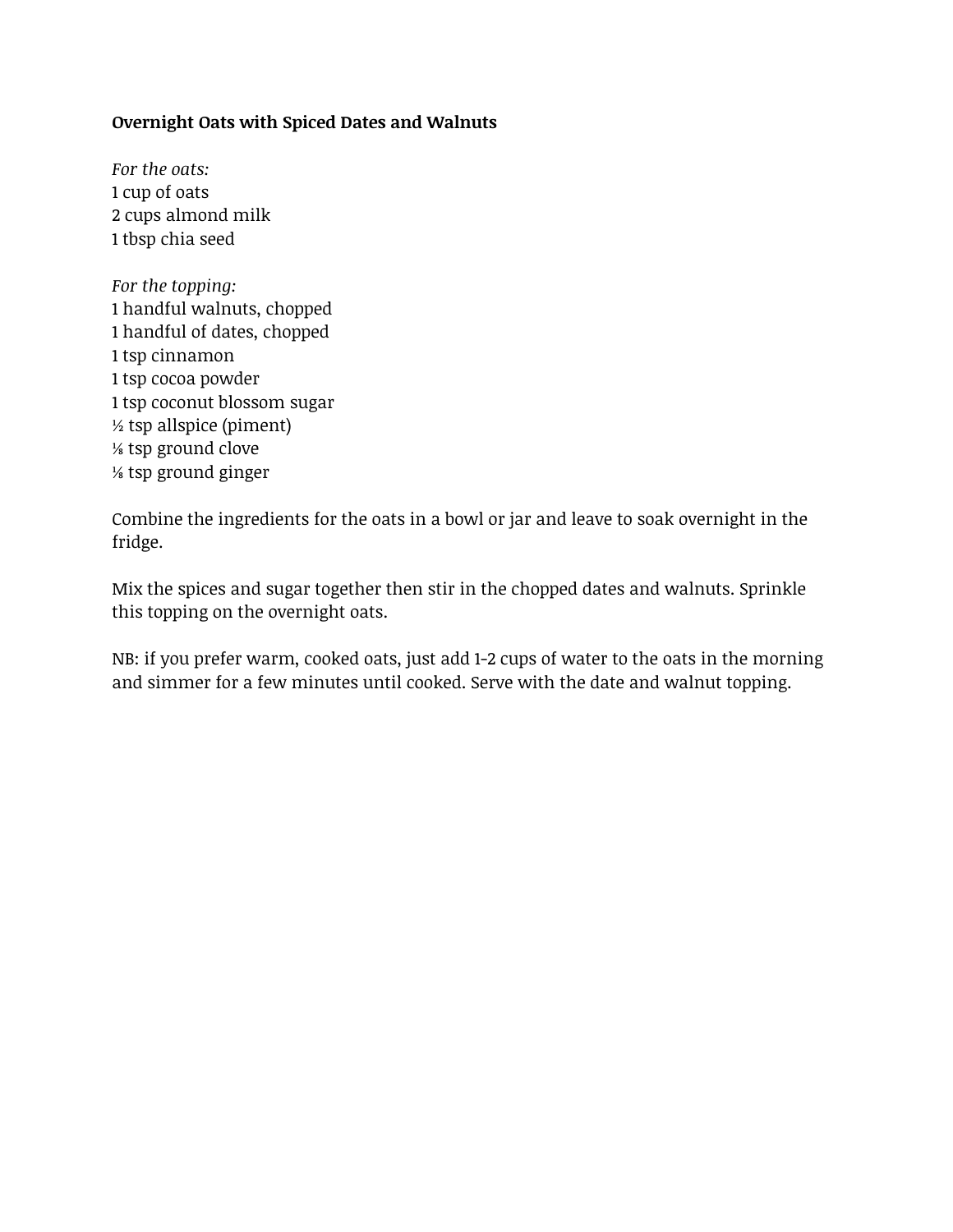#### **Pea & Potato Herb Broth**

1 litre vegetable stock 500g new potatoes scrubbed and cut into roughly 2cm pieces 250g peas or petits pois (fresh or frozen) 1 garlic clove, finely chopped A large handful mint, chopped A large handful of flat-leaf parsley leaves, chopped A large handful of chives, chopped Sea salt and freshly ground black pepper Extra virgin olive oil, to finish

Put the veg stock in a saucepan and bring to a simmer. Add the potatoes, return to a simmer and cook for 6—8 minutes, until tender. If you're using freshly podded large peas, they should go in at the beginning with the potatoes. Frozen peas can go in after 2 minutes of potato cooking, and tiny fresh peas or frozen petits pois should be added just a couple of minutes before the potatoes are done.

When the veg are tender, turn off the heat and stir in the garlic, a good seasoning of salt and pepper and most of the herbs (leaving a few to finish the soup). Taste and add more salt or pepper if needed. Ladle into warmed bowls, top with a generous trickle of good virgin oil, sprinkle on the remaining herbs and serve.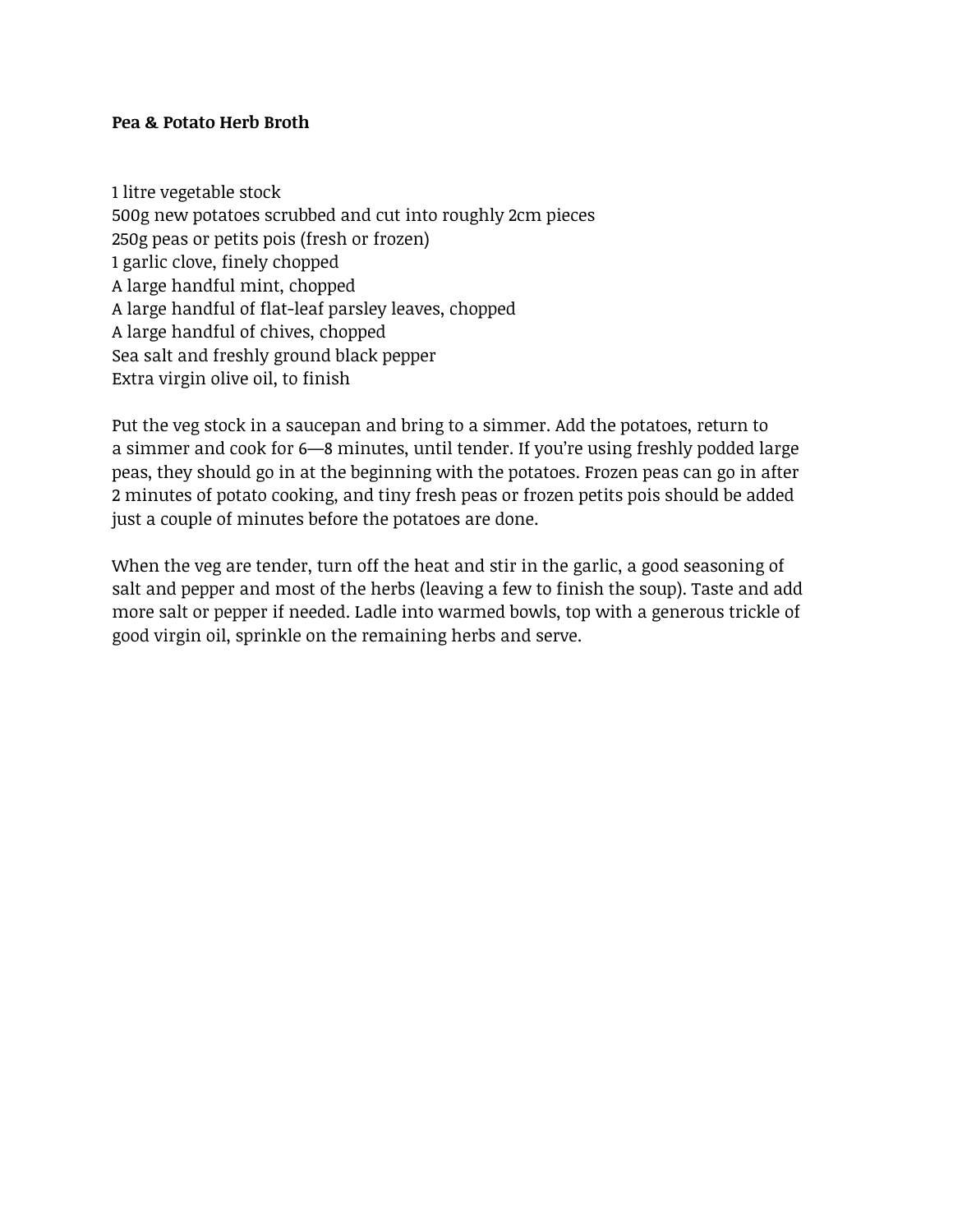### **Beetroot & Caper Hummus with Veggies**

1 tin chickpeas 1 heaped tbsp tahini Juice of 1 lemon A big glug of olive oil ½ clove garlic Salt to taste

Above ingredients can be blended to make a basic hummus.

Variation:

Roast 1 whole, unpeeled beetroot at 45-60 mins at 180°C. Leave to cool and peel off skin. Add to basic hummus recipe with a tablespoon of capers and blend in a food processor.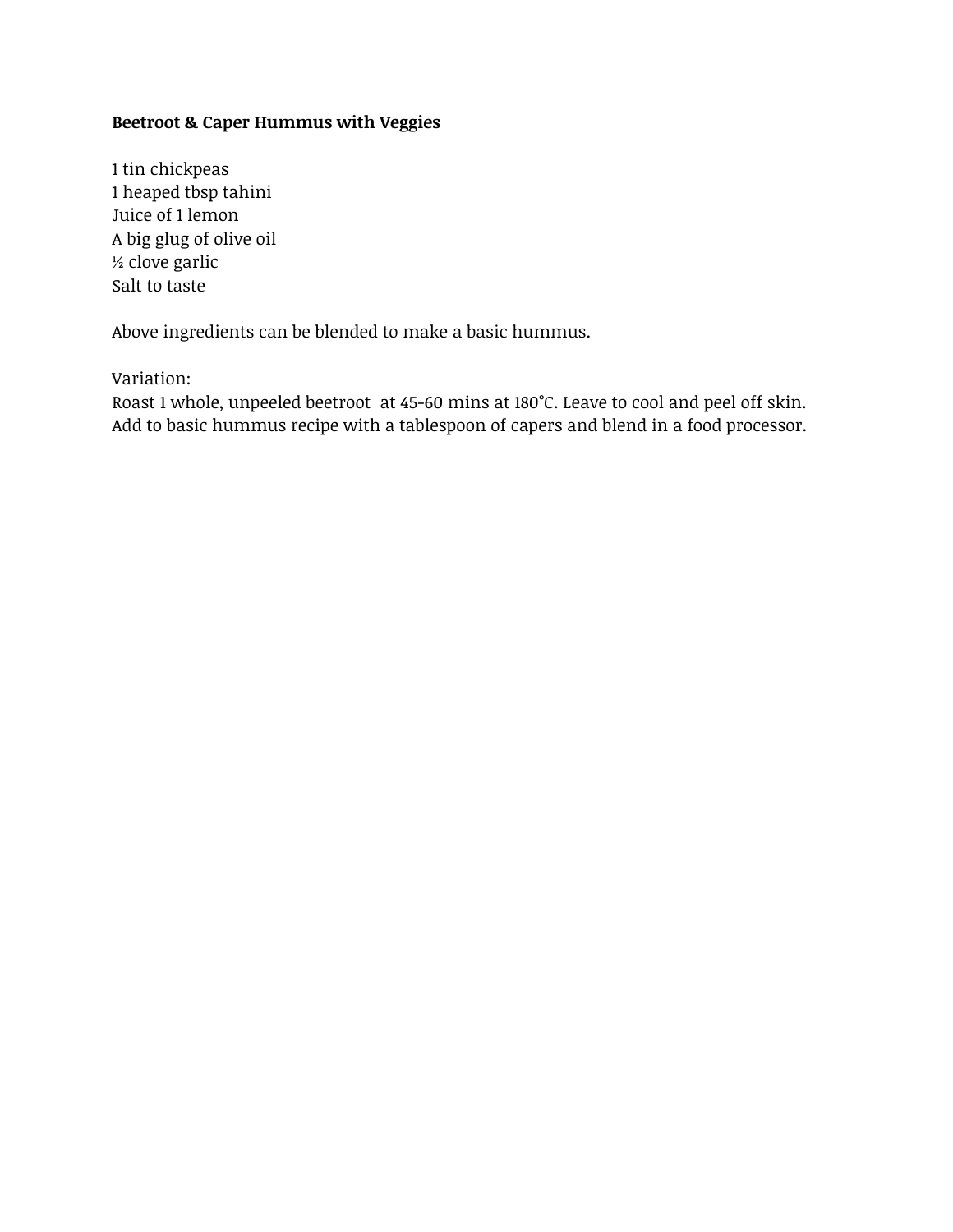#### **Early Summer Salad with Lemony Dressing**

75g mangetout / peas A couple of handfuls of any kind of lettuce leaves 1 bunch of radishes, sliced ½ cucumber, sliced

FOR THE DRESSING: 3 tablespoons extra virgin Finely grated zest of ½ lemon 1 tablespoon lemon juice ½ teaspoon mustard 1 teaspoon honey 1 tablespoon snipped chives Sea salt and freshly ground black pepper

Bung a pan of water to the boil and add the mangetout. Boil for a couple of minutes, then drain and run under cold water to stop the cooking. Drain well. Combine with other salad ingredients.

Put all the dressing ingredients in a jar and shake to combine.

Toss the salad in the dressing and serve.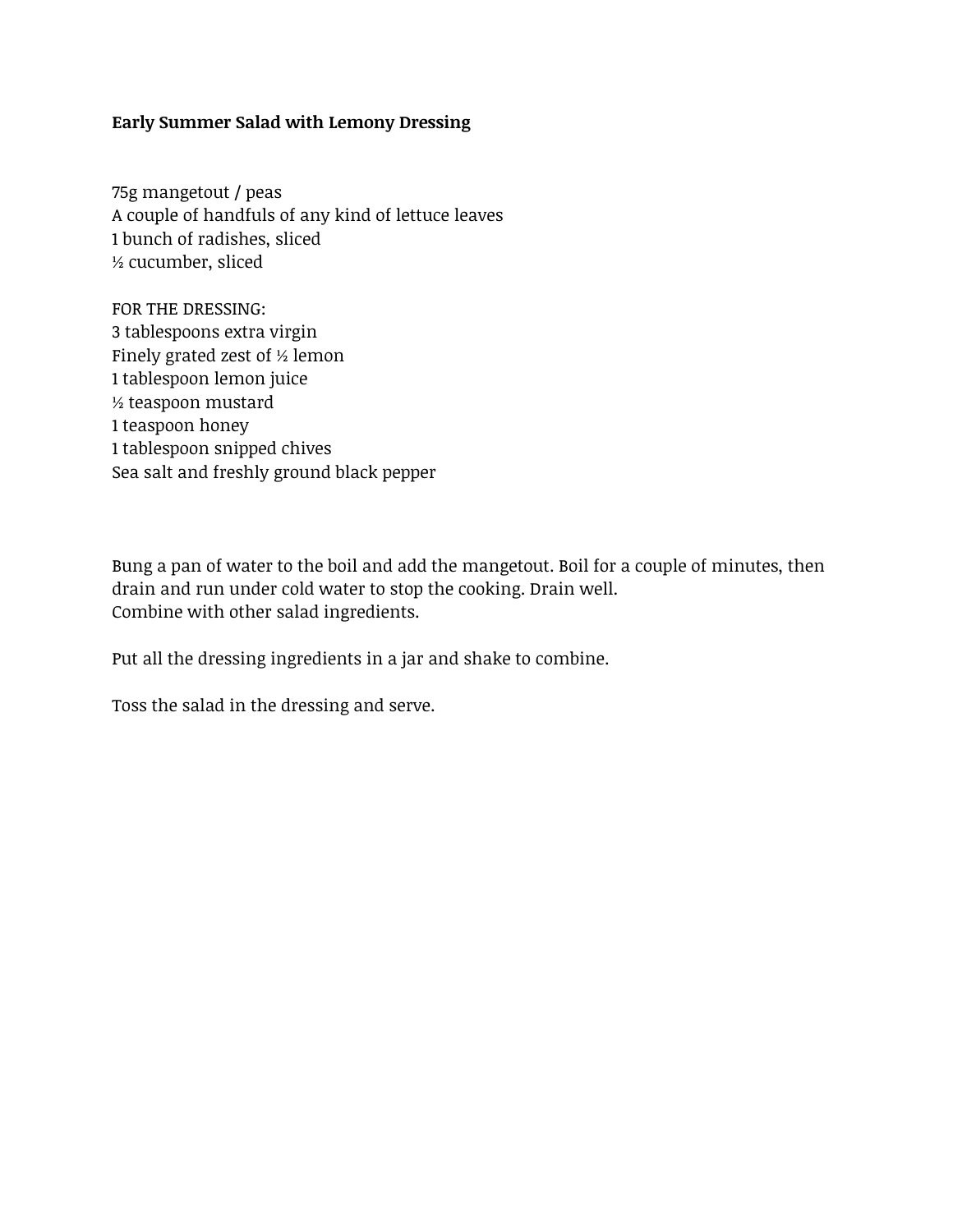#### **Raw Summer Berry & Nut Cheesecake**

For the crust: 300g raw nuts (almonds, cashews, macadamias) a handful of pumpkin seeds 90g dates (soaked for 1 hour)

For the filling: 360g raw cashews or macadamias (soaked for at least 3 hours) 120ml lemon juice 120ml agave syrup (or other sweetener of your choice) 180ml coconut oil a large pinch of sea salt 1 teaspoon vanilla extract 120m1 water

For the sauce: 400g blueberries/raspberries/blackberries 45g dates (soaked for 1 hour)

To make the crust, put the nuts, pumpkin seeds and dates into a food processor and pulse together until a rough crumble is formed. Add more dates if it's a little dry or more nuts if it's wet. The mixture should be able to be rolled into balls and not be overly sticky.

Using your hands, press the macadamia crust onto the base of a springform cake tin lined with cling film. Press the edges down with your fingers, forming an even layer.

To make the filling, blitz all the ingredients in the food processor until you have a smooth cream-like texture, regularly scraping the sides down with a spatula. Scrape out your lining mixture into the pie dish, bang it gently a few times on a work surface (to get rid of air bubbles) and smooth the filling down using a spatula.

Place in the freezer and freeze (for best results, eat on the day of freezing, or soon after). Remove from the pie dish using a thin cake slice around the edge and gently pushing the base out. Place it into the fridge and allow it to defrost for a couple of hours.

Place the berries and dates into your food processor and blitz well. Add a little water to thin the sauce out if needed. Pour over the cheesecake before serving.